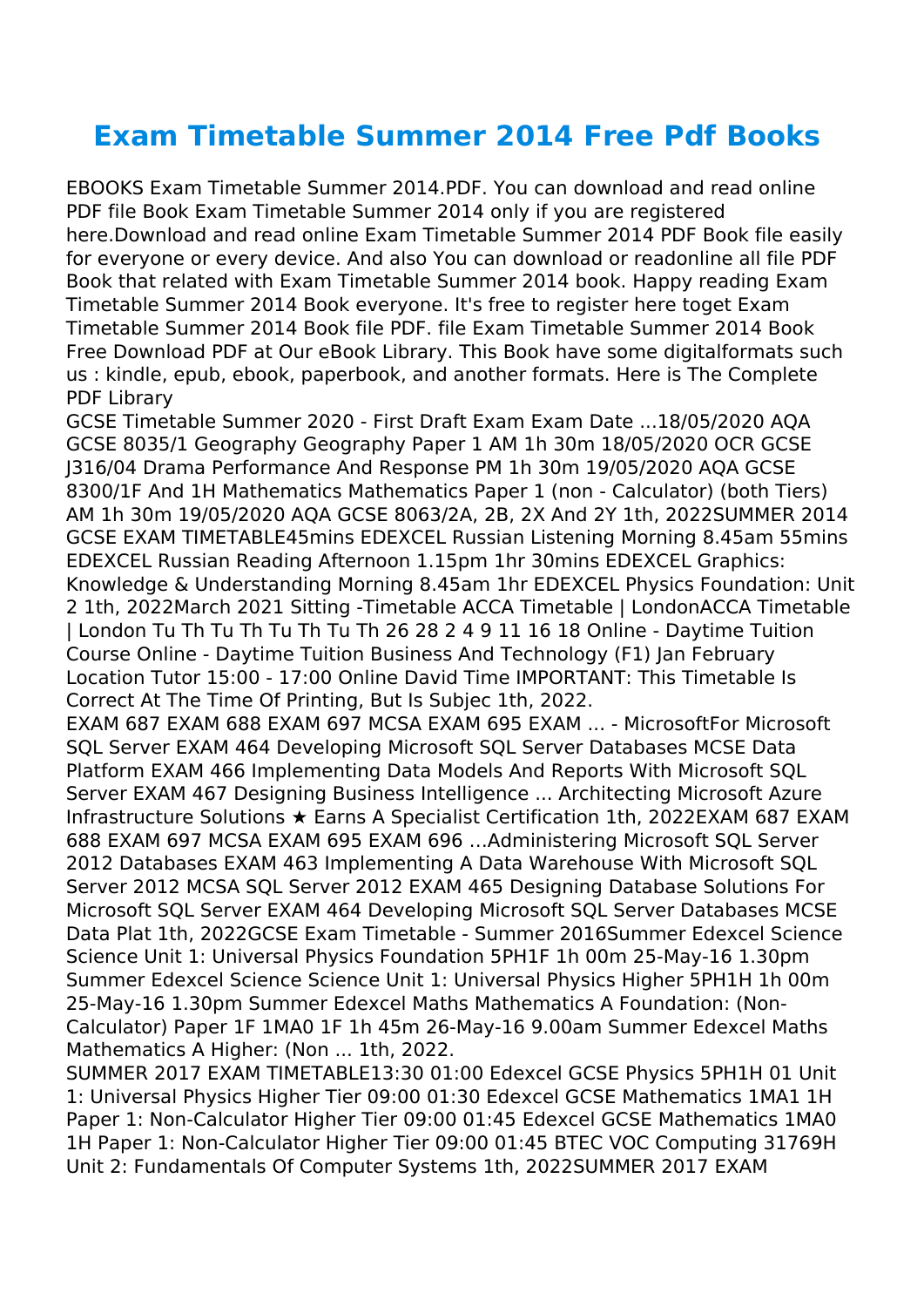TIMETABLE - UTC Reading13:30 01:00 Edexcel GCSE Physics 5PH1H 01 Unit 1: Universal Physics Higher Tier 09:00 01:30 Edexcel GCSE Mathematics 1MA1 1H Paper 1: Non-Calculator Higher Tier 09:00 01:45 Edexcel GCSE Mathematics 1MA0 1H Paper 1: Non-Calculator Higher Tier 09:00 01:45 BTEC VOC Computing 31769H Unit 2: Fundamentals Of Computer Systems 1th, 2022SUMMER 2020 GCE EXAM TIMETABLE - QEGSYear 13 Prom: Thursday 25 June 2020 SUMMER 2020 GCE EXAM TIMETABLE Date Start Duration Board Exam Code Mon 8 June 9.15 Am 2hrs Pearson Economics Paper 3 9EB0/03 1.30 Pm 2hrs AQA Chemistry Paper 2 7405/2 Tue 9 June 9.15 Am 2hrs Eduqas Geology Paper 3 A480U30-1 1.30 Pm 2hrs 15m Pearson English Literature Paper 3 9ET0/03 1th, 2022.

MG Summer 2021 Exam Timetable - Habsmonmouth.org09/06/2021 1.30pm Edexcel GCE Mathematics Maths:Pure Maths 1 9MA0/01 2hrs 10/06/2021 9.00am Edexcel GCE Chinese Chinese: Paper 2 Written Response To Work & Translation 9CN0/02 2hrs 40mins 10/06/2021 9.00am OCR GCE English Literature English Literature: Drama & Poetry Pre‐1900 H472/01 2hrs 30mins 1th, 2022EXAM TIMETABLE SUMMER 201815/05/2018 AM WJEC C800U30-1 (French) French Component 3 (Reading) Foundation Tier (New Eduqas) 1h 00m 15/05/2018 AM WJEC C800UC0-1 (French) French Component 3 (Reading) Higher Tier (New Eduqas) 1h 15m 15/05/2018 PM AQA 8461/1H (Biology (new)) Biology Paper 1 (new) 1h 45m 1th, 2022Summer 2020 Exam TimetableSummer 2020 Exam Timetable Code Subject Duration Code Subject Duration 21217L BTEC Sport, Activity And Fitness - Component 2 1hr 30m 21512E BTEC Music - The Music Industry - Unit 1 1h 8658 French Paper 1 - Listening 35m (F) 45m (H) 8461 Biology Paper 1 (H+F) 1h 45m 8658 French Paper 3 - Reading 45m (F) 1h (H) 21141K BTEC Engineering: Component 3 (Part One) 2h R051 Sports Studies: Contemporary ... 1th, 2022. Exam Timetable - Summer 2020Thu 11 Jun AQA A Level 09:00 Biology 7402/2 Biology Paper 2 (GCE) 2h 00m Edexcel A Level French 9FR0 01 French Paper 1: Listening, Reading And Translation 2h 00m Edexcel A Level Politics 9PL0 3B Politics Component 3: Comparative Politics 3B: Global 2h 00m Edexcel GCSE Geography B 1GB0 03 Geography B Paper 3: People & Environment Issues –Making Geographical Decisions 1h 30m 1th, 2022Summer 2020 Exam Timetable - Fitzharrys School09:00 GCSE 120 Mins Edexcel GCSE 4MA1 2H 1 13:30 GCE 168 (135) Mins Edexcel GCE 9GE0 02 15 13:30 GCSE Edexcel GCSE 1HI0 B4 56 13:30 GCSE Edexcel GCSE 1HI0 P3 56 13:30 GCSE 131 (105) Mins Edexcel GCSE 1HI0 2M 56 H556A H556A (H556/02): Physics A: Exploring Physics Wtn 8464F 8464F (8464/B/2F 1th, 2022SUMMER EXAM TIMETABLE 2019SUMMER EXAM TIMETABLE 2019 Morning Session Afternoon Session Date Start Length Board Component Code Component Title Level Tue 07 May 13:30 02:30 EDEXCEL 31525H Fitness Training And Programming BTNG/B Mon 13 May 09:00 01:30 OCR J276/01 Computer Systems GCSE/9FC Mon 1th, 2022.

Exam Timetable Summer 2020Summer 2020 Provisional Exam Timetable Half Term. Date Start Time Length Exam Board Paper Code Subject Summer 2020 Provisional Exam Timetable Mon 01 Jun 09:00 01:15 Edexcel 1HI0 /1 History Mon 01 Jun 13:00 ... 1MA1 3F 1MA1 3 1th, 2022Summer 2021 External Exam Timetable18/06/2021 Pearson GCSE 1MA1 3F Mathematics Paper 3 (Calculator) Foundation Tier AM 1h 30m 18/06/2021 Pearson GCSE 1MA1 3H Mathematics Paper 3 (Calculator) Higher